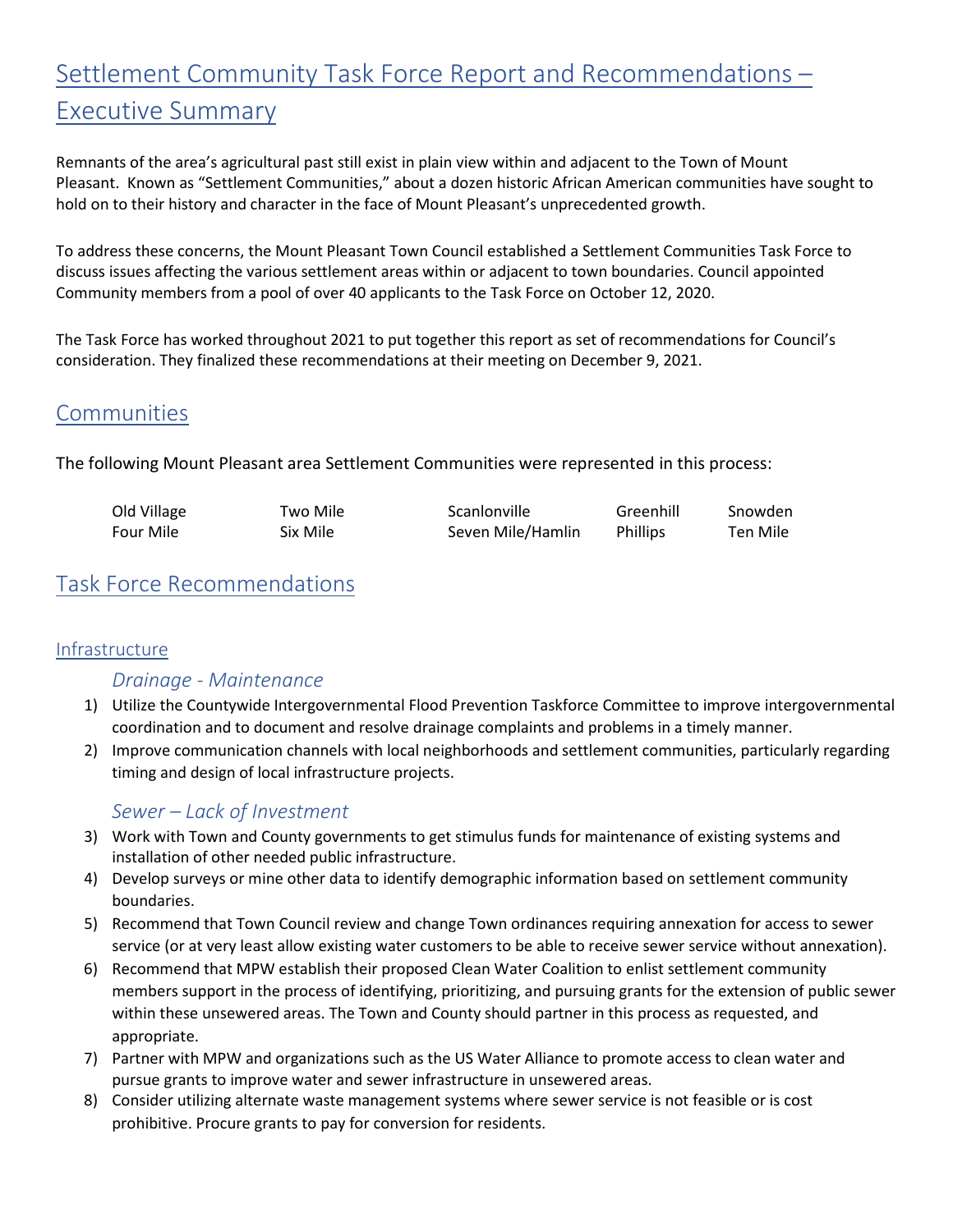- 9) Request that MPW consider establishing a sliding scale for tap-in fees that would adjust fees for lower income households, including those in settlement communities.
- 10) Public water, as well as public sewer, should be available to all residents of the Settlement Communities.

# *Transportation Infrastructure*

- 11) Roadway proposed at 17/41 south into Seven Mile (41 Extension/NA6) should be removed from the Comprehensive Plan per the Task Force (?) recommendation.
- 12) If new roads are designed to cross multiple jurisdictions, the planning/permitting process should be handled by the BCDCOG.
- 13) Coordinate local roadway, bike, and pedestrian infrastructure with community members earlier in the planning/design process. Plans shall not be modified without community input and support.
- 14) Make the Mount Pleasant Way segment in Six Mile a Quiet Street segment, bike path should go around and quiet street go through Six Mile and complete sidewalk from Six Mile Road north to the traffic circle (funds allocated from Liberty Hill Farms).
- 15) Continue coordination with Ten Mile Community regarding Gadsdenville Road sidewalks.
- 16) Require sidewalks within all new subdivisions in settlement communities including along frontage of community on accessing road.
- 17) Stop building new roads or widening roads within settlement communities.

#### Economic Disparity

#### *Housing Costs*

- 18) Recommend that Town Council consider making changes to the CC (Community Conservation) zoning district to allow greater flexibility of housing types in appropriate areas by special exception.
- 19) Work with Housing for All Mount Pleasant to develop community-compatible types of affordable housing within the Communities to meet both affordable housing needs as well as to create an income stream for local residents, to include opportunities for long term land leases or land trusts.
- 20) Work with local non-profit organizations to provide housing maintenance (particularly for elderly) to maintain affordable housing stock.
- 21) Consider changes to Town ordinances to require that new residential developments include at least a certain percent (20%) of workforce housing units. (Comp Plan)
- 22) Harness support of business community to provide affordable housing opportunities for ALL workers in the Mount Pleasant area.
- 23) Consider off-grid utility options to allow for reduced infrastructure costs, as well as a more resilient lifestyle.

# *Denial of Investment Opportunities for Private Property & Community Spaces*

- 24) Work with the Seven Mile and Hamlin Communities to create a community center to use for local gatherings and events.
- 25) Work with CAGE to attract investors or win grants to develop an economic development project on their land next to Jennie Moore.
- 26) Identify grants and other funding sources to support maintenance, as well as recreation, education, and after school programs at all area Settlement Community community centers. Charleston County should add staff dedicated to helping Settlement Communities with getting grants for desired programs.
- 27) Work to combat redlining practices through local government influence and by making community-supporting investment choices within Settlement Communities.
- 28) Reach out to local banks to support communities through Community Reinvestment Act grants.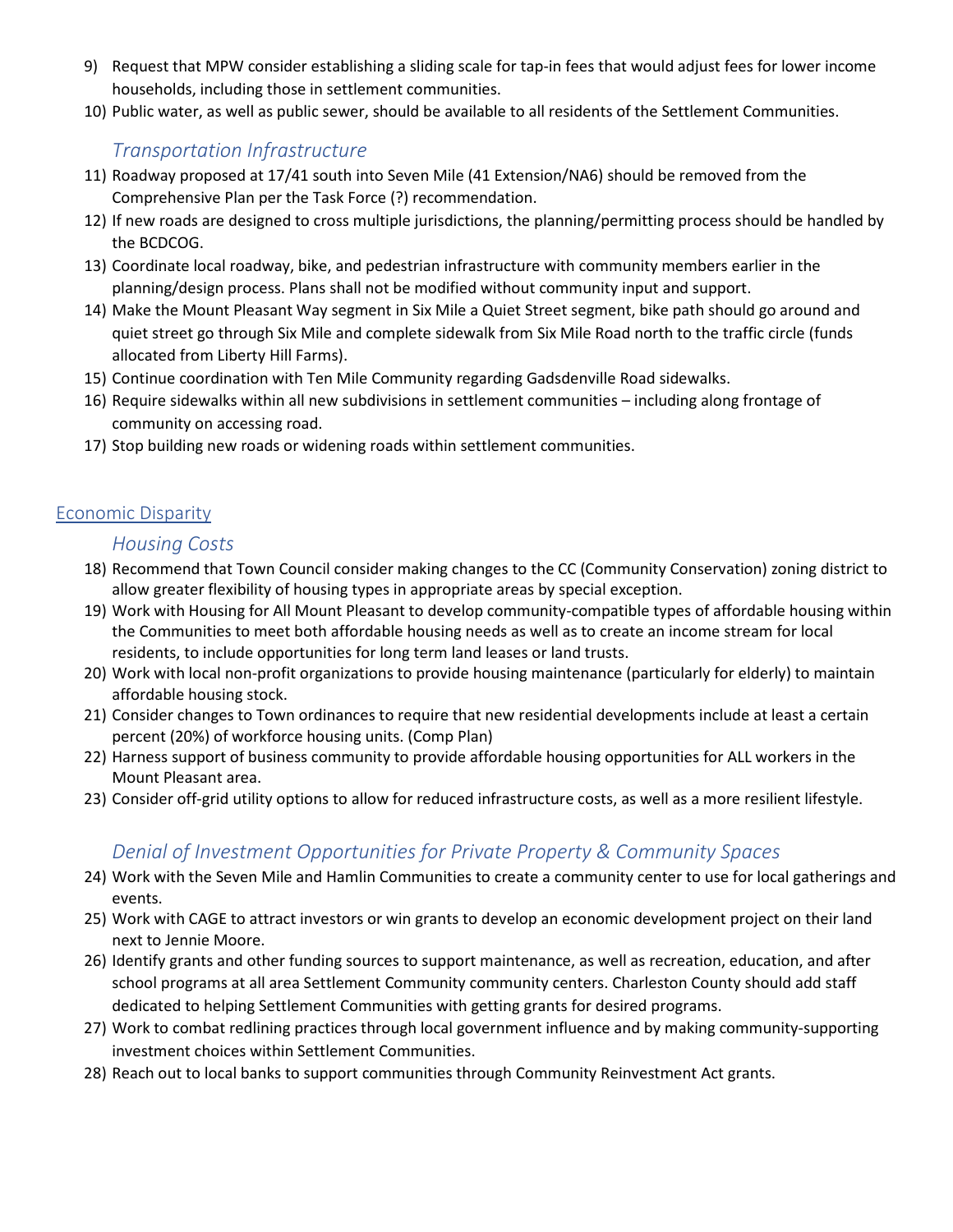## *Local Business Support*

- 29) Business promotion for local African American businesses Recommend closer coordination between the Town of Mount Pleasant, Mount Pleasant Chamber, and local Black-owned businesses to improve business promotion opportunities within the Mount Pleasant area.
- 30) Encourage Mount Pleasant area Black-owned businesses to participate in programs sponsored by the Opportunity Center, SC Association for Community Economic Development, the Charleston Chamber's minority business accelerator program, and other entrepreneurship organizations.
- 31) Develop business incubator program for black owned businesses in the Mount Pleasant area.
- 32) Consider changes to the Community Conservation zoning and/or Sweetgrass Basket Overlay District to facilitate and allow appropriately scaled neighborhood businesses.
- 33) Review the Sweetgrass Basket Overlay District provisions that specifically deal with criteria for commercial development and revise if necessary.
- 34) Harness support of the local business community to provide opportunities for local workers from the Mount Pleasant area.
- 35) Revisit the recommendations of the Town's Local Food and Farm Assessment, completed in 2011. This document highlights opportunities for local food production and recommends drawing on the area's agricultural roots to create local food guides, experiences around Local Food, and Farm to Chef programs, among others. (report:<https://projects.sare.org/wp-content/uploads/946191mount-pleasant-final-report-12-14-2011-ls.pdf> )
- 36) Work with local landowners and restaurants to develop an East Cooper Farm to Table program, potentially also incorporating local shrimpers and other commercial fishermen.
- 37) Coordinate with local landowners to cultivate and/or provide access to wild growing sweetgrass for harvesting by local basket sewing community.
- 38) Investigate opportunities to improve safe access to sweetgrass basket stands along Highway 17.
- 39) Investigate opportunities to provide community access to local waterways with SCDHEC.

### Cultural Integrity

### *Cultural Preservation*

- 40) Consider pursuing designation by the Department of the Interior for the Gullah Geechee people as a protected cultural group (similar to Native Americans), to clarify rights and allow access to Federal funding opportunities.
- 41) Update the Town's 1988 Cultural Resource Study. (Action Item CE15 from the 2019 Comprehensive Plan)
- 42) Complete work on settlement community historic research begun by Cari Goetcheus through work with the National Park Service. Utilize this information to create educational materials for the public.
- 43) Identify and preserve Gullah-Geechee sites and data for the benefit and education of the public and to help that community be economically sustainable. (Action Item PC9 from the 2019 Comprehensive Plan)
- 44) Improve public support for local traditional communities and promote educational, historical, and cultural efforts in the area, including: promoting and protecting the art of sweetgrass basket making and selling; creating Gullah history, culture and culinary programs in local schools; promoting Gullah cuisine; promoting and expanding local Farmer's and Seafood Markets; and facilitating programs to connect local farmers/fishermen with local restaurants. (Action Item PC13 from the 2019 Comprehensive Plan)
- 45) Support the Town's Culture, Arts & Pride Commission in their efforts to beautify and repair sweetgrass basket stands. Work with basket weavers to ensure continued use and maintenance.
- 46) Work with landowners and basket weaving community to protect local sources of sweetgrass for harvesting and encourage wild sweetgrass planting opportunities to increase these local sources.
- 47) Undertake creating a special area plan of the Cultural Core (Boone Hall, Hamlin Farms, Six Mile, Seven Mile). This study should identify opportunities within this area that would simultaneously protect the essential character of the Core, promote local history, and create economic and other opportunities to strengthen the community. (Action Item CE2 from the 2019 Comprehensive Plan)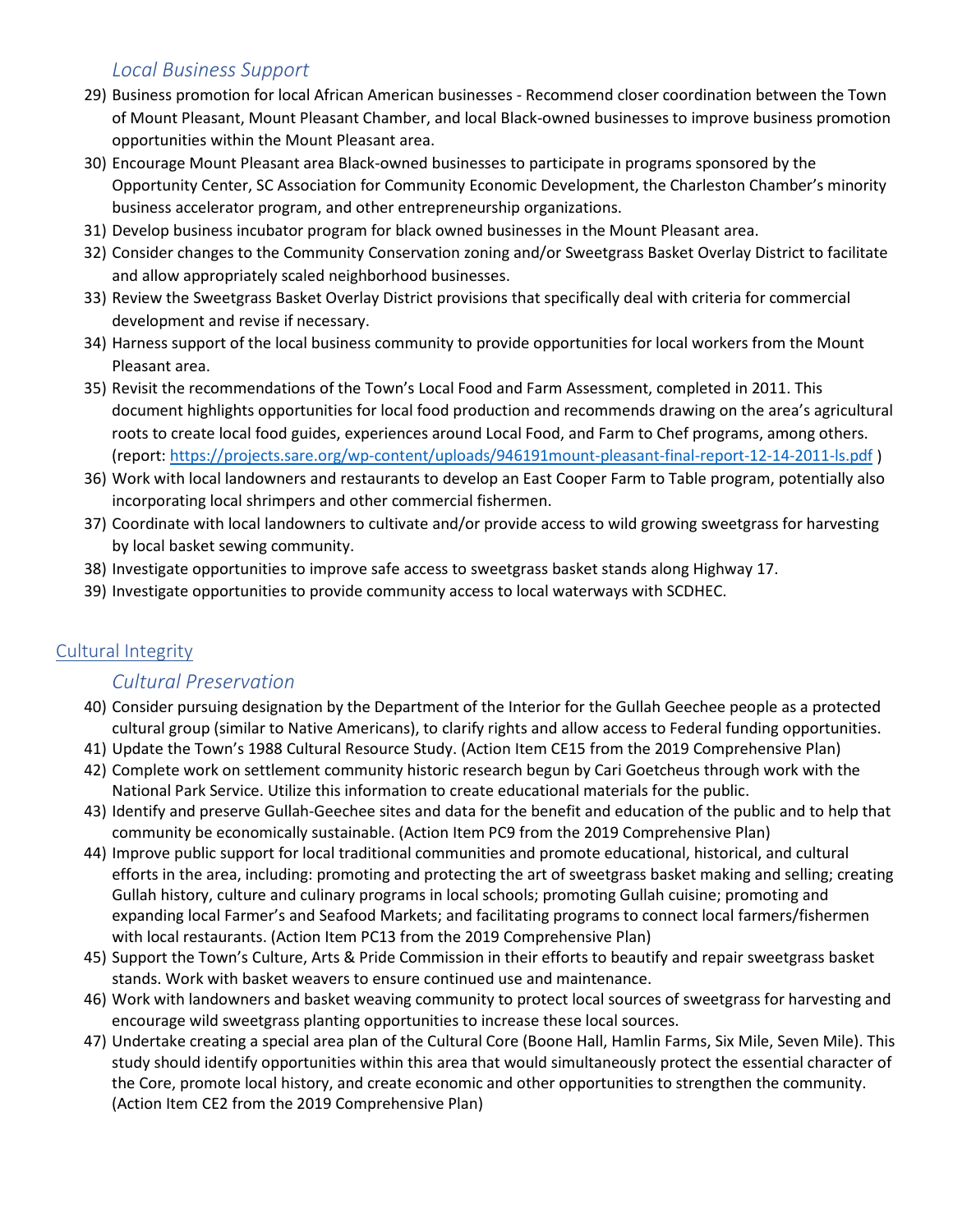48) Investigate and utilize Community Benefits Agreements to address community concerns related to development, and to document and formalize any mitigation measures agreed upon between the community and the developer.

# *Zoning Decisions*

- 49) Adhere to the Comprehensive Plan when making land use determinations and approving development plans/rezonings.
- 50) Reiterate language in Town and County Codes to ensure that properties within the boundaries of the SBOD cannot opt out of the requirements of the SBOD.
- 51) Recommend that Boards/Commissions/Councils consider the impact of new development projects equally on nearby communities – whether Settlement Communities or newer developments.
- 52) Adopt historic preservation ordinance to match that adopted by Charleston County for the protection of the settlement communities, with members of the settlement communities serving on the associated historic preservation commission. (Action Item RG19 from the 2019 Comprehensive Plan)
- 53) Encourage all Settlement Communities to request inclusion within designated historical districts.
- 54) Modify the Sweetgrass Basket Overlay District (SBOD) to better meet current needs, to include
	- a. verifying that the minimum lot size shall remain 12,500 sf.,
	- b. defining areas for appropriate commercial uses,
	- c. creating opportunities for limited commercial and alternate residential uses within residential areas,
	- d. creating framework map to identify appropriate use, transportation, community features, etc. within the settlement community,
	- e. defining whether the SBOD should be expanded to cover other settlement communities.
	- f. SBOD criteria cannot be waived within boundaries of defined overlay district.
- 55) Reconcile differences in recommended density for properties in the Ten Mile Community that are on opposite sides of the Urban Growth Boundary line. (1 u/acre v 4 u/acre)
- 56) Work with members of the Settlement Communities to refine Town maps of the communities as they currently exist for use in future land use activities, plans, and/or rezonings.

# *Community Coordination*

- 57) Host an Open House at Town Hall to connect community members with local organizations and resources to address a variety of community needs (affordable housing, home maintenance, drainage issues, ……)
- 58) Develop better communications network involving community leaders and local churches. Include Settlement Community representatives in any list of community group/HOA contact information.
- 59) Improve notification procedures to include areas within 300' radius for new development projects.
- 60) Designate representatives of the Town to participate with various local cultural organizations to improve coordination and communication. (Action Item PC19 from the 2019 Comprehensive Plan)
- 61) Appoint Settlement Community representatives to Town/County Boards and Commissions.
- 62) Establish a working group with both the Town and Charleston County to facilitate and ensure implementation of recommendations in this document.

#### Property Ownership

*Titles*

- 63) Create opportunities with the Center for Heirs Property to assist Settlement Community landowners with receiving legal (and other) support to protect family inheritance.
- 64) Support changes to qualifications for grant funding to allow heirs property to qualify for appropriate funding, as opportunities present.